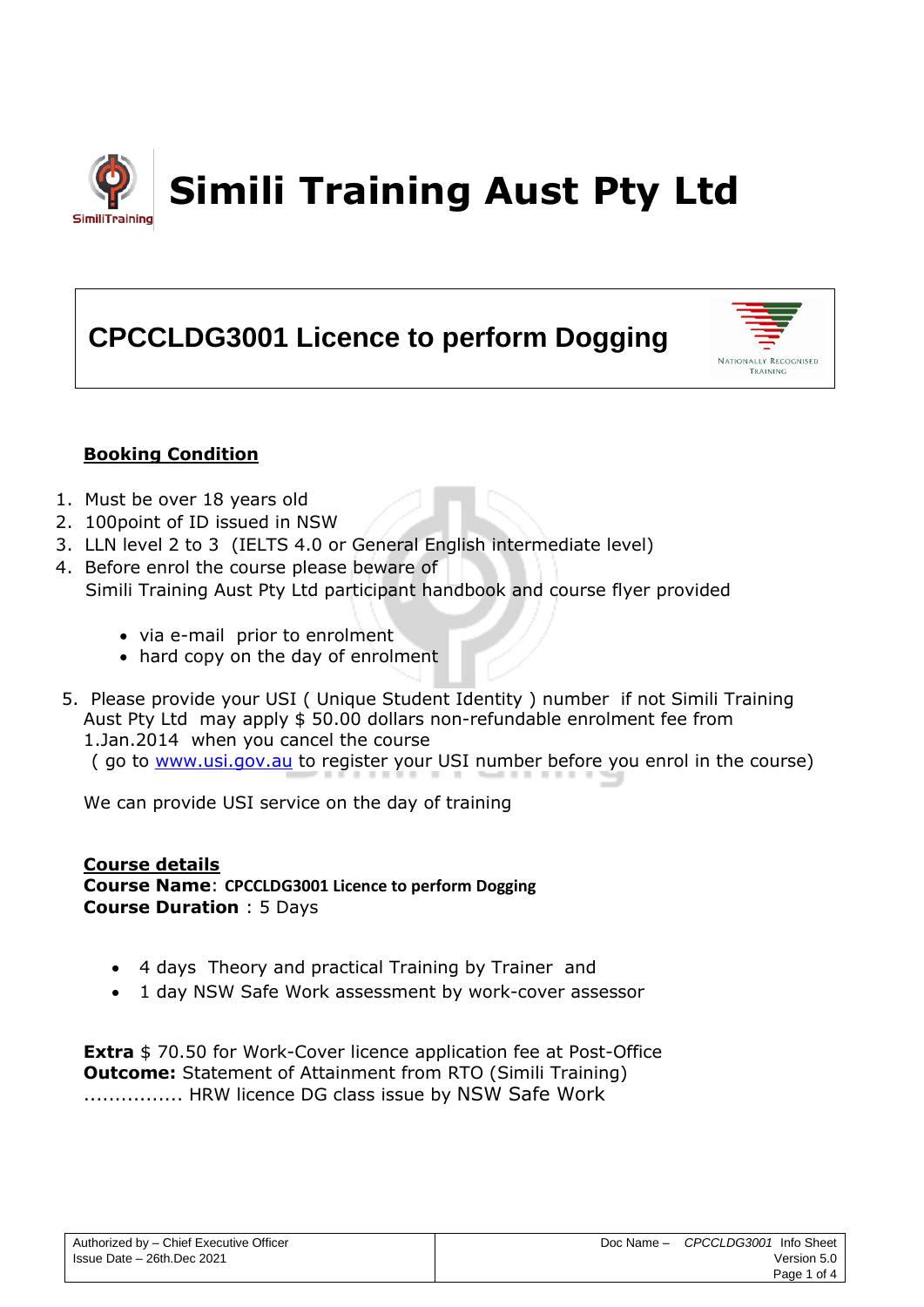# **DG Course Content**

This unit specifies the skills and knowledge required to safely perform dogging work. Dogging consists of the application of

- slinging techniques to move a load,
- including the selection and inspection of lifting gear, and
- the directing of a plant operator in the movement of a load when the load is out of sight of the operator.

Dogging work is conducted in the construction industry and other industries where loads are lifted and moved using cranes or hoists.

Completion of the general construction induction training program, specified in the Safe Work Australia model Code of Practice: Construction Work, is required by anyone carrying out construction work. Achievement of CPCCWHS1001 Prepare to work safely in the construction industry meets this requirement.

Competence in this unit does not in itself result in a licence. A licence is obtained after competence is assessed under applicable Commonwealth, state or territory work health and safety (WHS) regulations.

## **Under the HRW DG licence course training and assessment**

Our HRW Dogging licence course is designed to give trainees a wide range of knowledge and skills that will enable them to work as a entry level Dogger in the civil construction, building, mining and transport fields.

Competence in **this unit does not in itself result in a licence**. A licence is obtained after competence is assessed under applicable Commonwealth, state or territory work health and safety (WHS) regulations. **Pass the final HRW DG licence test and Lodge the HRW RB licence at Post office within 60 days of issued from the Assessor.**

**CONTRACTOR** 

On completion, participants will have the knowledge and skill to work safely and productively in their chosen industry.

## **On training day**

- Please Must bring photo ID and Medicare ( **eg Driver license ,photo Id card.**
- **PPE** : Safety shoes, Hard Hat, Hi-vis vest
- **Event of Raining** : Rain Coat required for Practical training and Assessment
- If you have any RPL reference ( eg: previous licence, Statement of attainment , log-book ..)
- Your own lunch if not, can purchase from takeaway shop around corner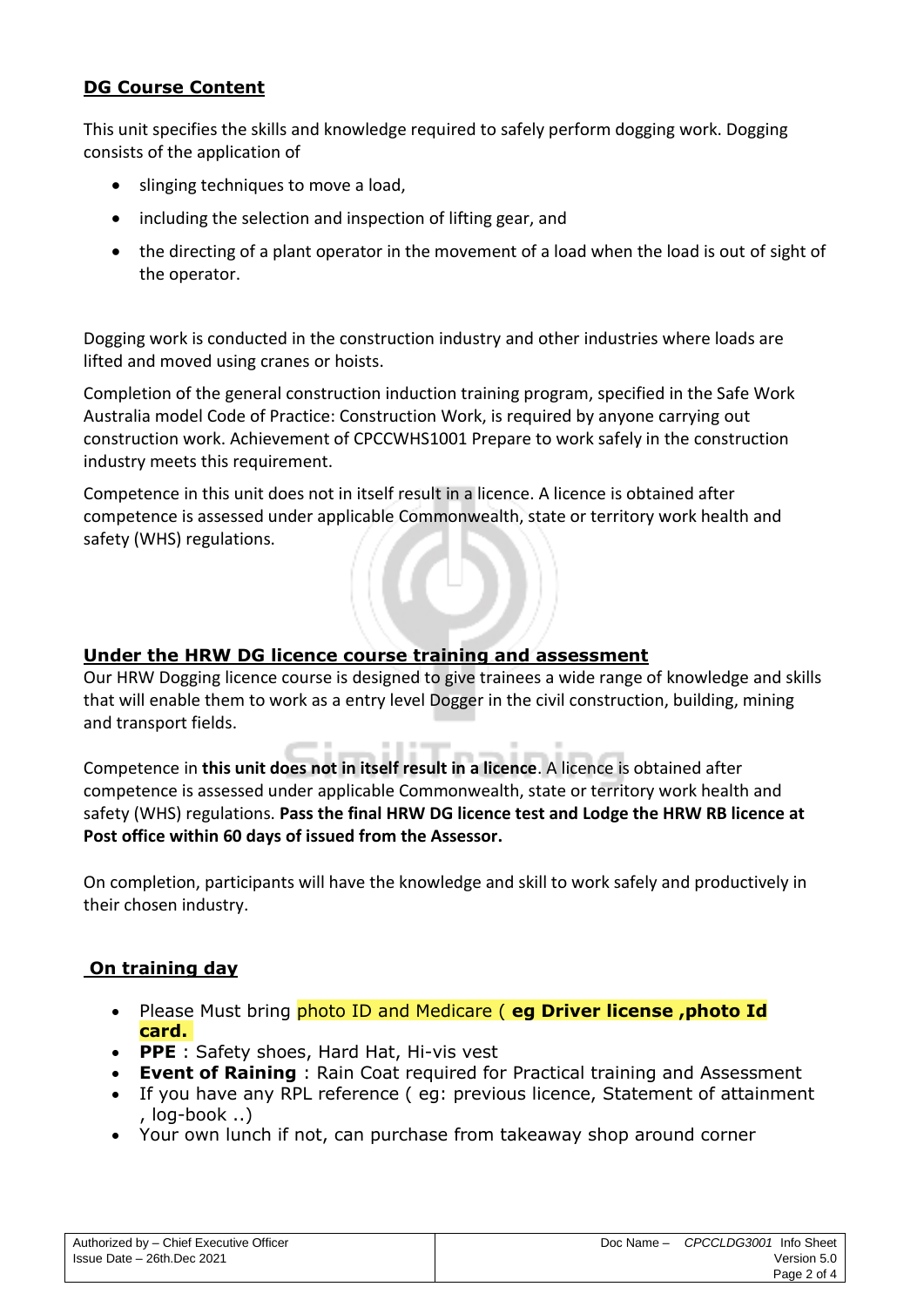## **Fees and Charges:**

- Cost: refers to your invoice. Duration is 5 days to complete. Payment is to be paid in full before course commencement
- It includes theory and practical components. The closed book written exam contains mathematic calculations and will require student to possess reasonable written English.
- In this course, you are **allowed one assessment only**. If **additional re-assessment** is required then it will incur **additional charge of \$250.** No extra charges apply if extra training is required.
- This course is a Licence upgrade course hence **does not incur GST**. If training only is being conducted without licence upgrade then it will attract GST.

## **Our Fee and Refund policy is:**

- Participants pay 10% of course fee upon/deposit enrolment of a course of study.
- A 100% refund of any monies paid prior to commencement of any course may be claimed if a request is received in writing 7 days prior to course commencement.
- If you cancel your booking with less than 7 days' notice, you will forfeit your course fee.
- The term "commencement" is refers to the first program attended by the client.
- Once we receive written cancellation from a client. All refund will be paid within 7 days.
- Non-attendance will incur a 10% fee. Where circumstances warrant, an agreement may be made with the CEO of Simili Training Pty Ltd for a reduced fee to be paid.
- If a client commences a course, **but does not complete the course**, the **full course fee is still payable**. Where circumstances warrant, an agreement may be made with the CEO of Simili Training Pty Ltd for a reduced fee to be paid.
- All students should be **completed the course within three (3) months from the date of enrolment**. Unless an agreement is made with the CEO of Simili Training Pty Ltd for an extension or exception.
- Should a participant require a replacement Statement of Attainment, they will need to provide suitable evidence of their identification (normally photo ID) and pay the fee of \$55.00 (inc GST).

## **We accept:**

- Electronic Funds Transfer (EFT)
- Cheque
- Credit Card / EPTPOS
- Cash